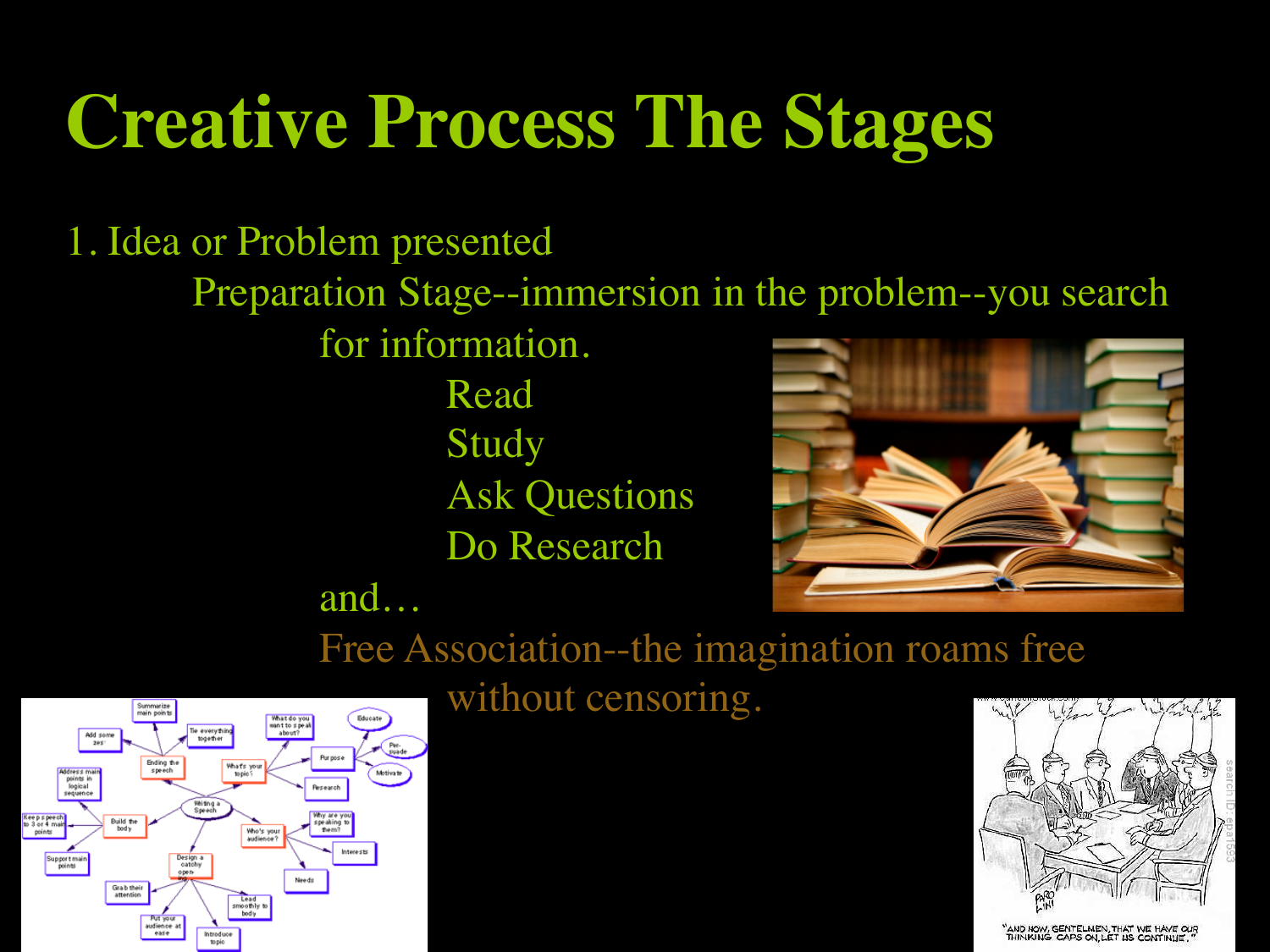



Two years ago, Peter Coughlan, the leader of the Transformation Practice of the design firm, IDEO spoke at the Appreciative Inquiry Conference. He handed out cards with 7 tips for effective brainstorming:

- 1. Defer Judgment
- 2. Encourage Wild Ideas
- 3. Build on the Ideas of Others
- 4. Stay Focused on Topic
- 5. One Conversation at a Time
- 6. Be Visual
- 7. Go for Quantity

http://positivepsychologynews.com/news/kathryn-britton/200912076180

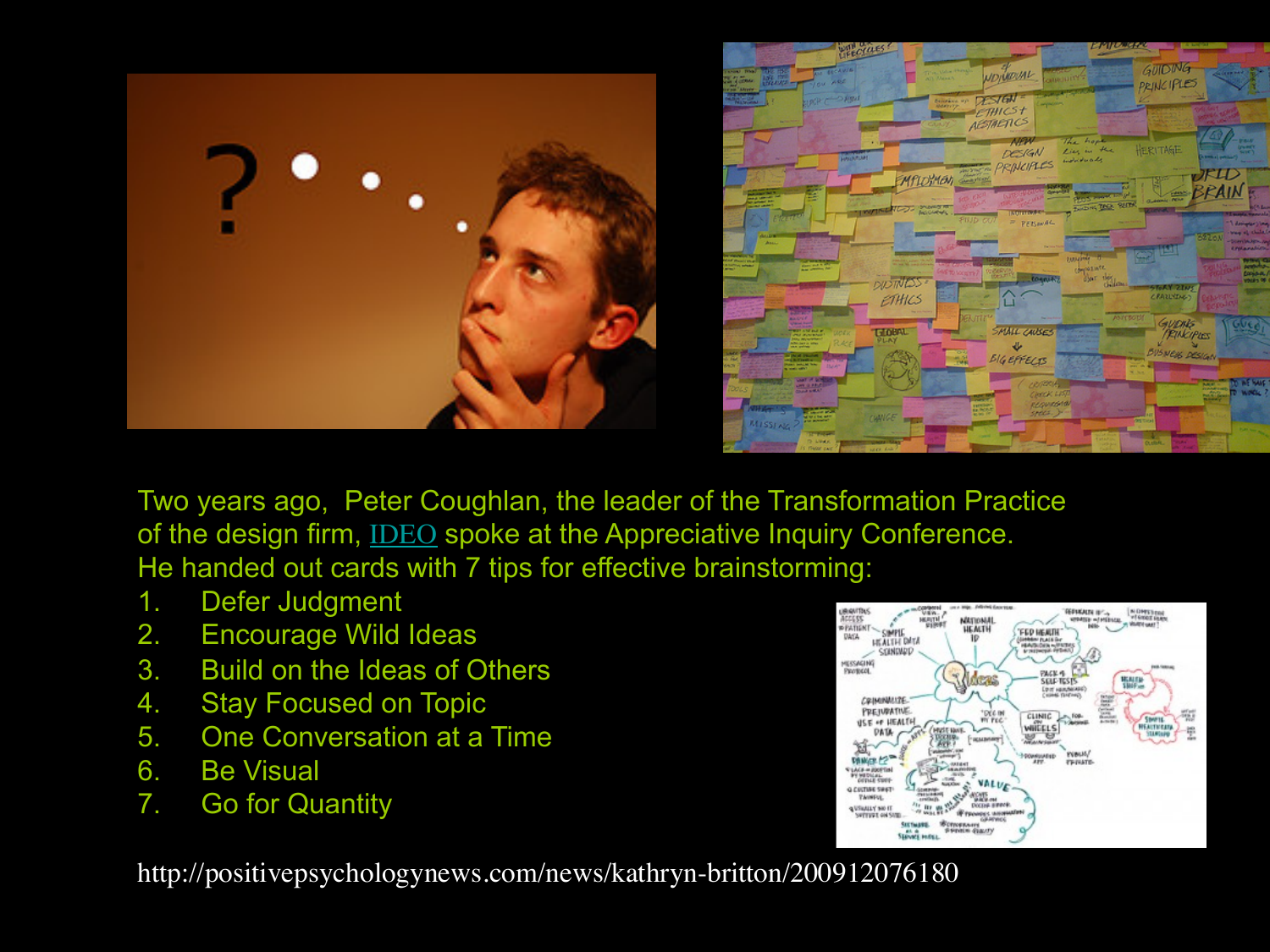2. Frustration Stage--this is when the rational, analytic Mind, searching for a solution, reaches the limits of it' s abilities.

It is a necessary part of the process, the "darkness before the dawn."



Evidence suggests that people often fail to solve problems because they give up too soon when they reach the frustration stage.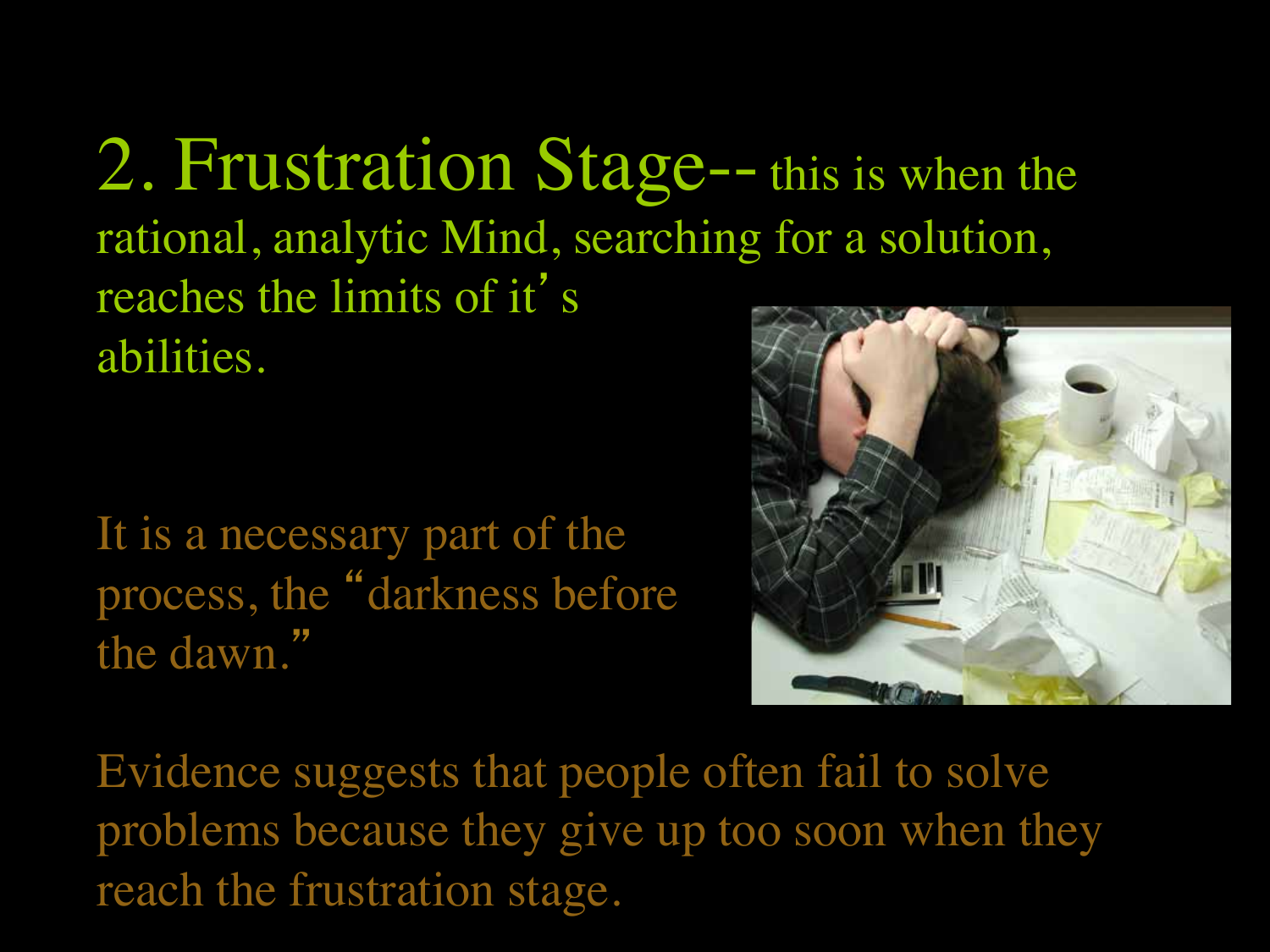3. Incubation-- A more passive stage where you digest information you have gathered.

Most of what happens at this stage goes on inside. It is a kind of focused awareness---mostly unconscious.

The unconscious mind is a storehouse of everything you know.

All conscious awareness is unconscious before it is conscious. Information must pass through the unconscious first but…

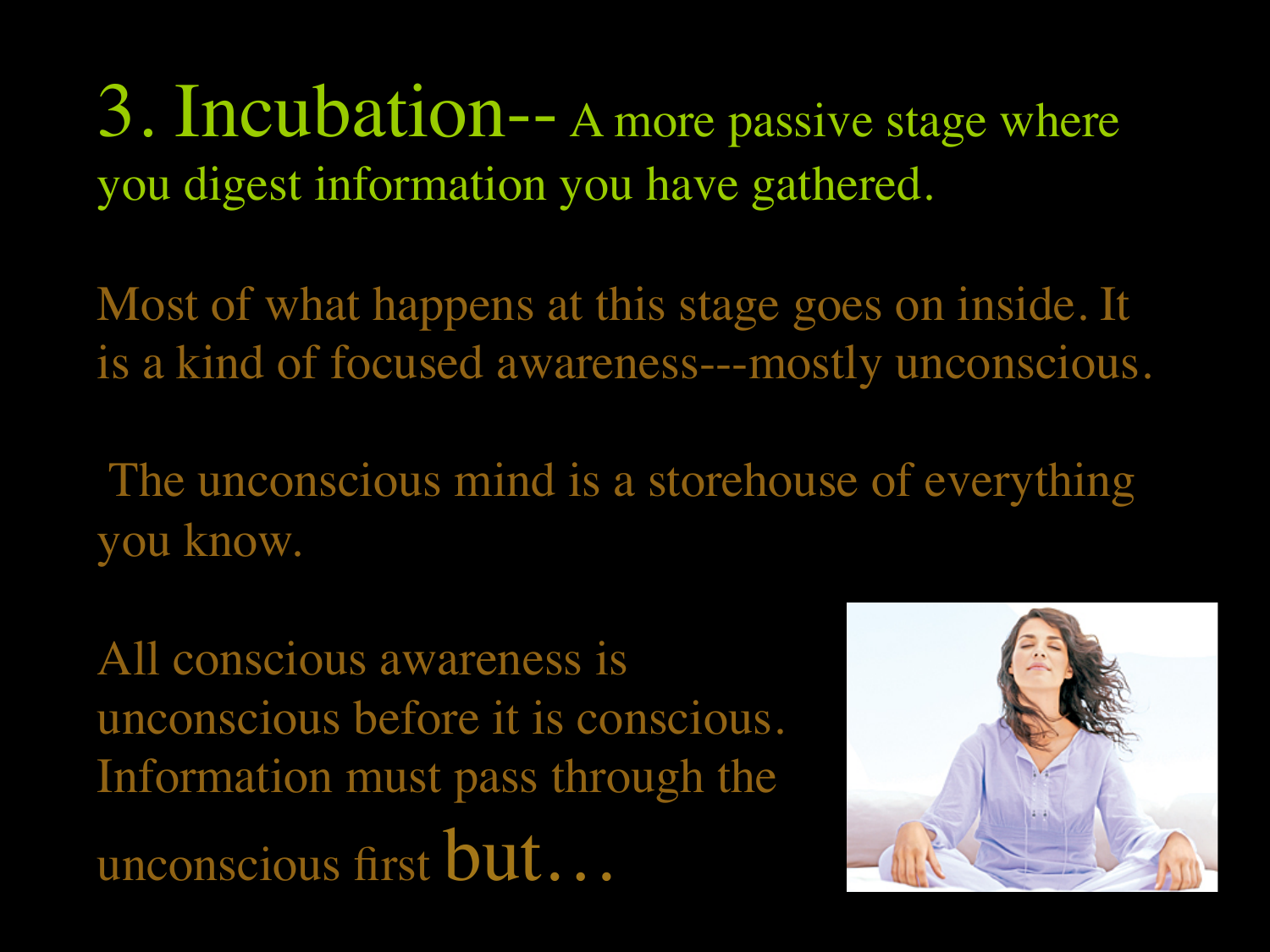# …less than 10% of what is in our unconscious ever reaches conscious

awareness.



The unconscious knows more than the conscious…we call this intuition.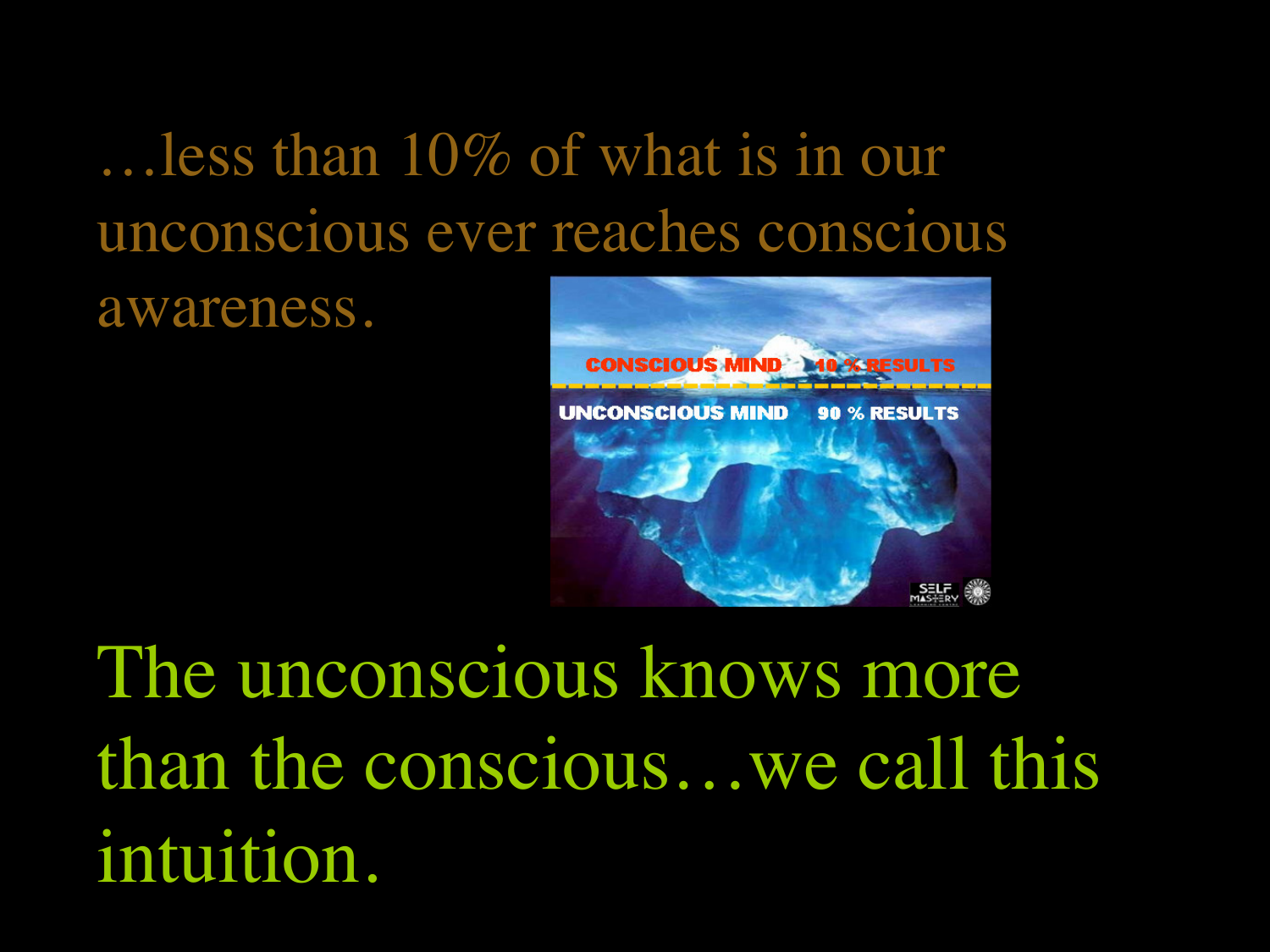# **Daydreaming fits into this category.**

Every moment of the day your mind is being occupied, controlled by someone else.

At school, at work, watching television... somebody else's mind is controlling what you think about.

Getting away from all that is really important. You need to kick back in a chair or go for a walk and just daydream...meditate.



Dreams also often reveal answers to problems.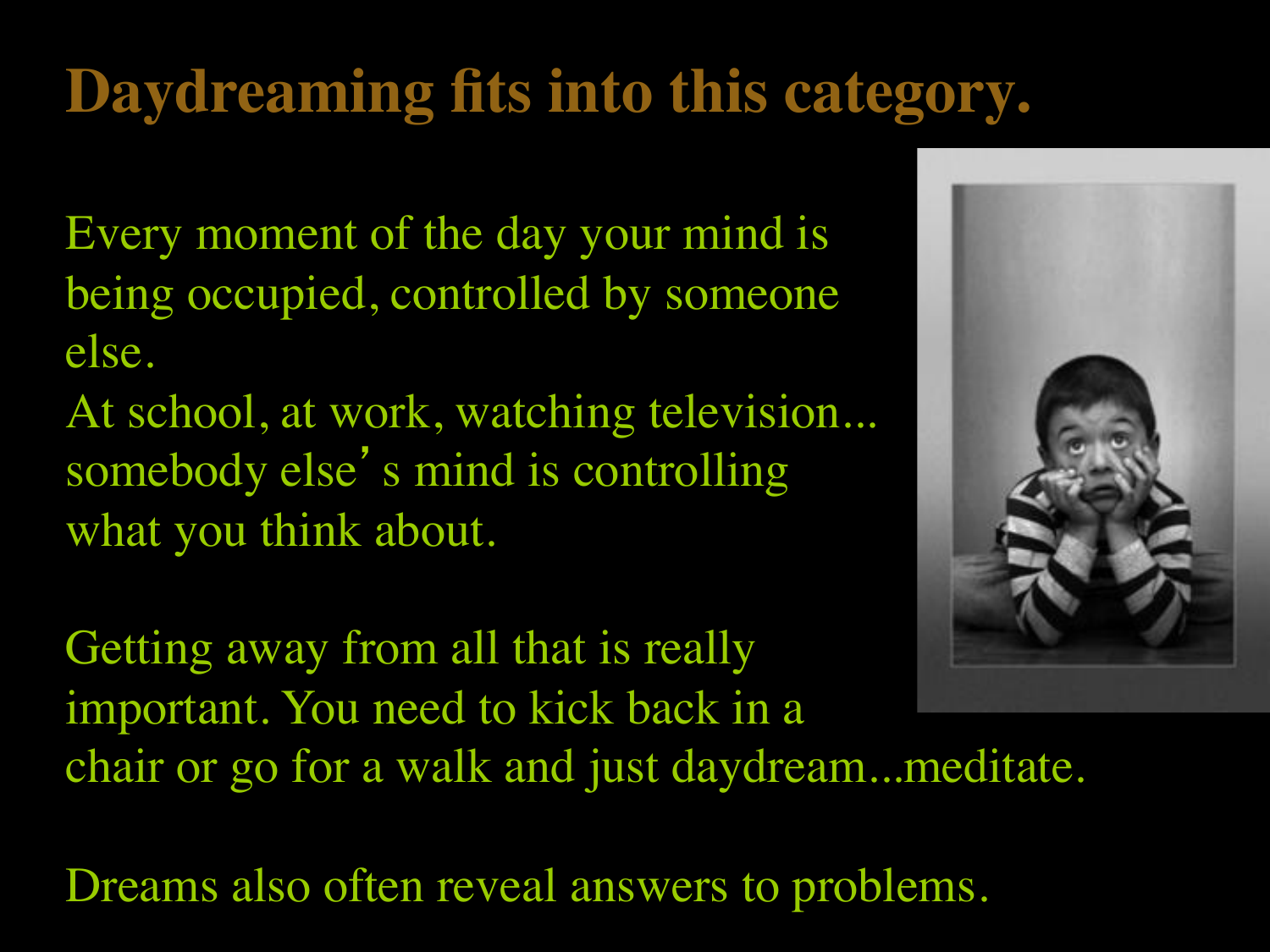

#### 4. Illumination-- **with luck, immersion and daydreaming lead to illumination.**

**When the solution seems to come to you out of nowhere.**

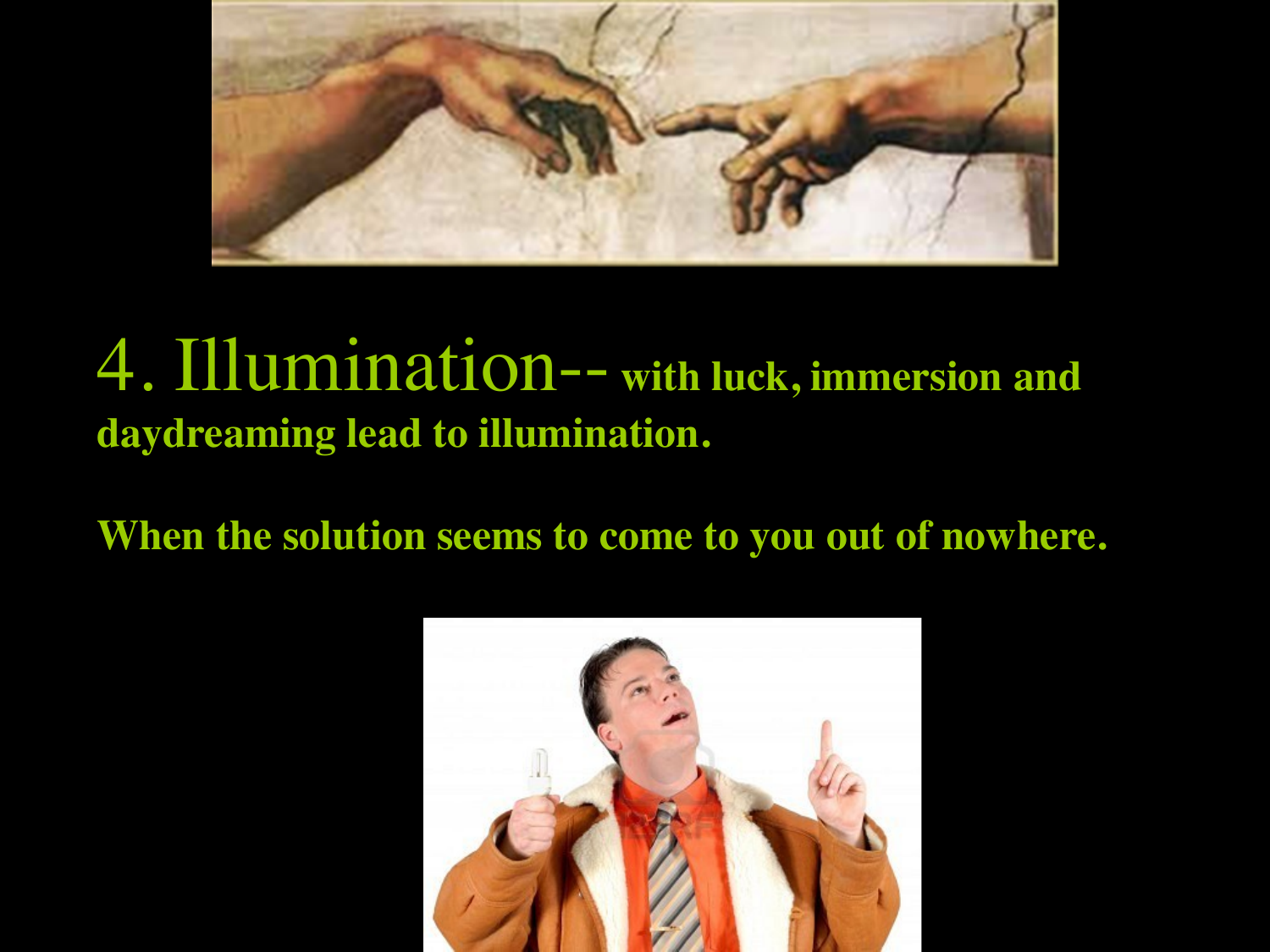# 5. Translation-- **The thought alone is not a creative act.**

The final stage is translation, when you take your insights and transform them into action. Making the ideas real.

So then your idea is more than a passing thought but something that can become useful to others.